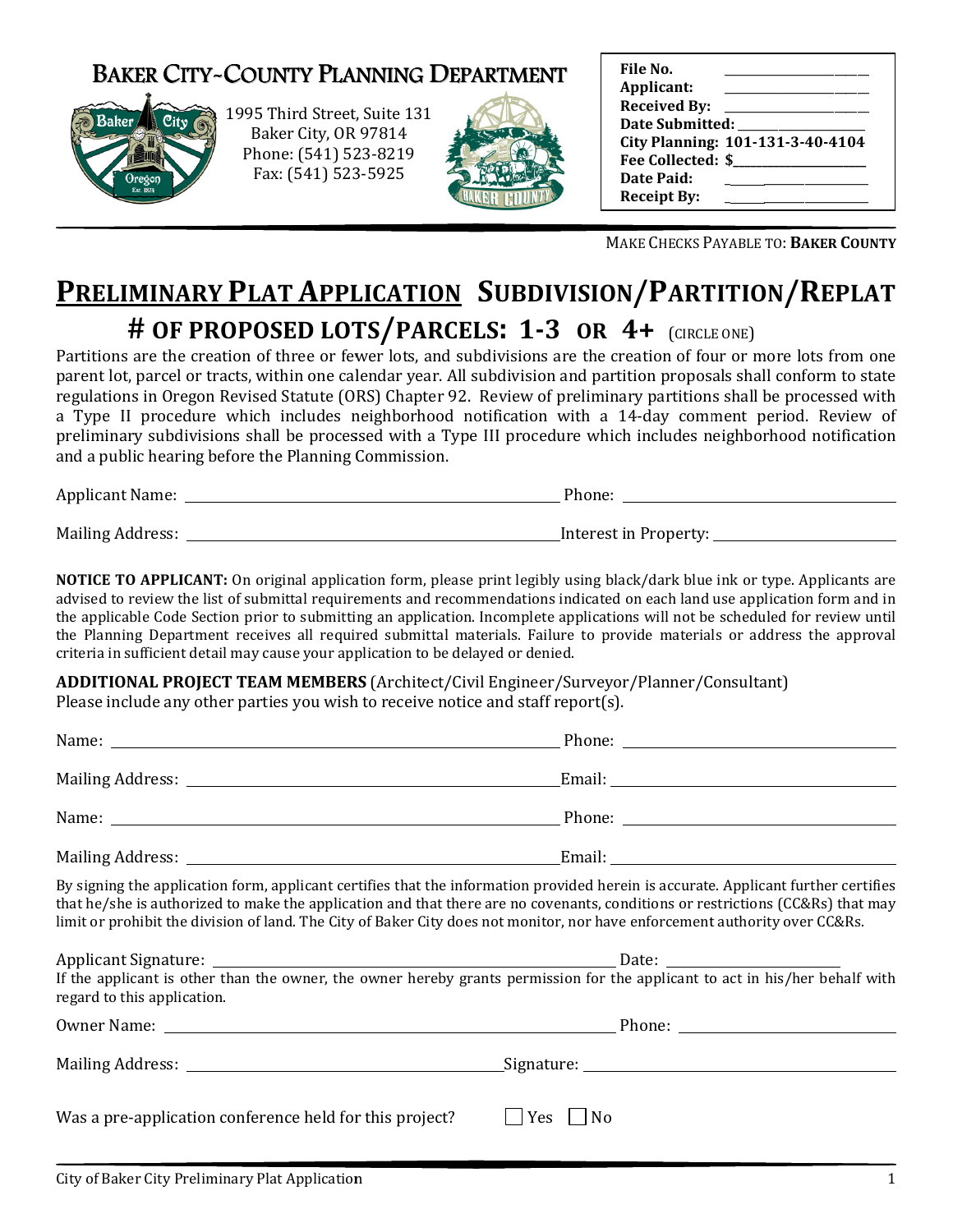| Does the owner of this site own any adjacent property?     | $\Box$ Yes $\Box$ No | If yes, list Tax Map & Lots:       |
|------------------------------------------------------------|----------------------|------------------------------------|
|                                                            |                      | Size of Parcel(s): $\qquad \qquad$ |
|                                                            |                      |                                    |
| Are there additional reviews pending? $\Box$ Yes $\Box$ No |                      | If yes, File $\#$ :                |

SUMMARY OF REQUEST: Specify project type: Single-Family Residential (SFR), Multi-Family (MF), Commercial (C), or Industrial (I). Indicate whether project includes non-buildable areas such as access easements, storm water quality tracts, open space tracts, right-of-way dedications, etc.

#### Submittal Requirements:

- Original APPLICATION FORM signed by all parties. Multiple forms may be used if necessary.
- NARRATIVE including all approval criteria and your responses.
- PRELIMINARY PLAT showing existing site conditions and proposed improvements. All site plans should be printed at 1" = 20' scale; 1:40 or 1:100 scale may be used for very large projects.
- COPIES:

 $\overline{a}$ 

- o (3) copies are needed for Type II partitions (3 or fewer lots).
- o (10) copies are needed for Type III subdivisions (4 or more lots).

All materials larger than  $8 \frac{1}{2}$  X 11 shall be folded to  $8 \frac{1}{2}$  X 11 size.

All materials shall be submitted in complete, collated application packets. Packets shall be stapled, bound, or otherwise attached to prevent loss of individual sheets or parts.

Baker City Development Code Section 4.3.130.B Preliminary Plat Information. In addition to the general information described in Subsection A above, the preliminary plat application shall consist of drawings and supplementary written material (i.e., on forms and/or in a written narrative) adequate to provide the following information:

- 1. General Information.
	- a. Name of subdivision (not required for partitions). This name must not duplicate the name of another subdivision in Baker County (please check with County Surveyor);
	- b. Date, north arrow, and scale of drawing;
	- c. Location of the development sufficient to define its location in the City, boundaries, and a legal description of the site;
	- d. A title block including the names, addresses and telephone numbers of the owners of the subject property and, as applicable, the designer, and engineer and surveyor if any, and the date of the survey if submitted; and
	- e. Identification of the drawing as a "preliminary plat".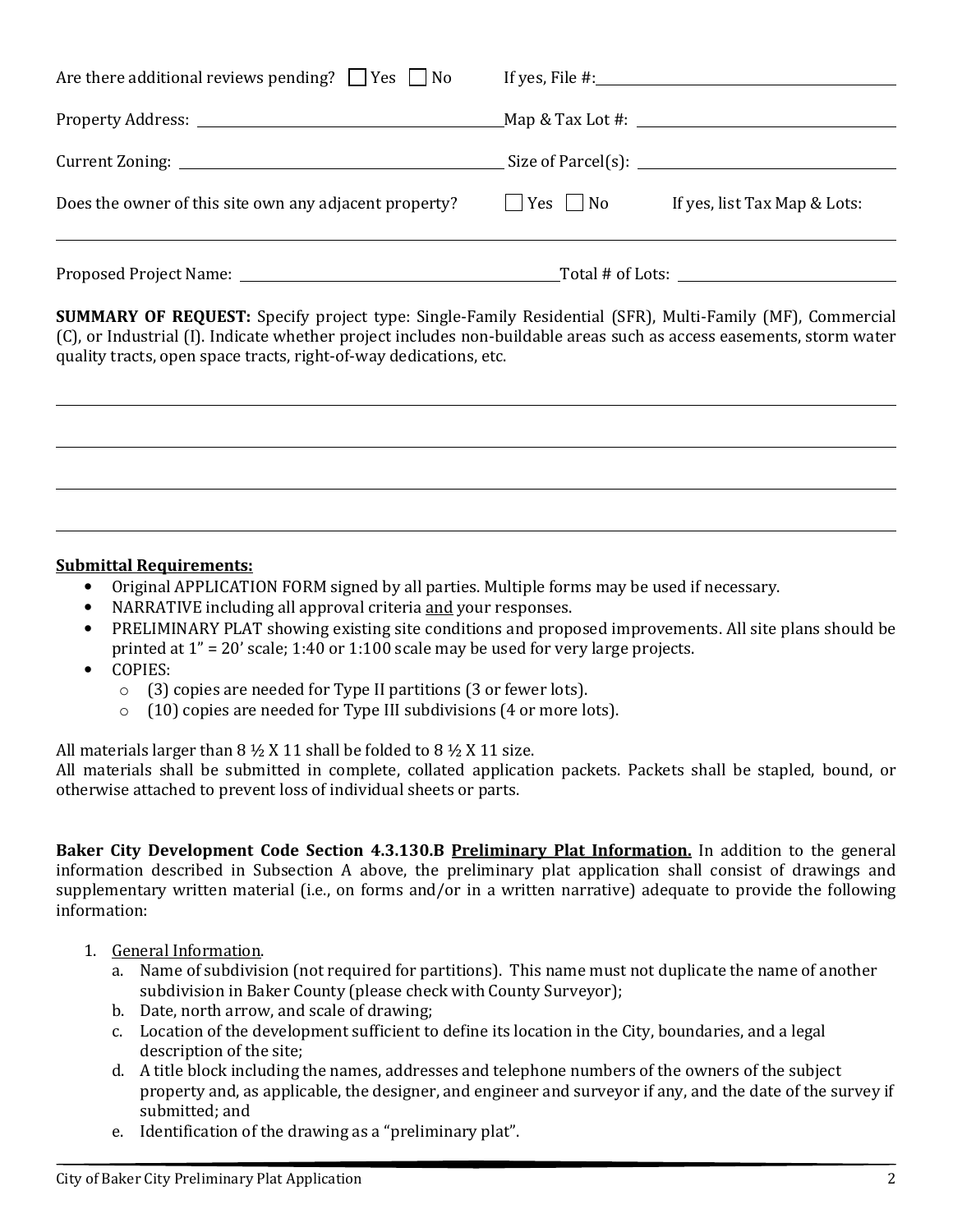### 2. Site analysis:

- a. Streets: Location, name, present width of all streets, alleys and rights-of-way on and abutting the site;
- b. Easements: Width, location and purpose of all existing easements of record on and abutting the site;
- c. Utilities: Location and identity of all utilities on and abutting the site. If water mains and sewers are not on or abutting the site, indicate the direction and distance to the nearest one and show how utilities will be brought to standards;
- d. Ground elevations shown by contour lines at 5-foot vertical intervals for ground slopes exceeding 10 percent and at 2-foot intervals for ground slopes of less than 10 percent or as required by the City. Such ground elevations shall be related to some established benchmark or other datum approved by the City Surveyor. This requirement may be waived for partitions and subdivisions when grades, on average, are less than 6 percent;
- e. The location and elevation of the closest benchmark(s) within or adjacent to the site (i.e., for surveying purposes);
- f. Potential natural hazard areas, including any flood plains, areas subject to high water table, landslide areas, and areas having a high erosion potential;
- g. Sensitive lands, including wetland areas, streams, wildlife habitat, and other areas identified by the City or natural resource regulatory agencies as requiring protection. (See also, Chapter 3.7 and relevant portions of the Comprehensive Plan.);
- h. Site features, including existing structures, pavement, large rock outcroppings, areas having unique views, and drainage ways, canals and ditches;
- i. Designated historic and cultural resources on the site and adjacent parcels or lots;
- j. North arrow and scale;
- k. Name and address of project designer, if applicable;
- l. Other information, as deemed appropriate by the City Planning Official. The City may require studies or exhibits prepared by qualified professionals to address specific site features and code requirements including a public facilities and services impact study and/or traffic impact study; and
- m. In situations where this Code requires the dedication of real property for schools, parks, fire stations or other associated public improvements to the City, the City shall either (1) include in the written decision evidence that shows that the required property dedication is directly related to and roughly proportional to the projected impacts of the development on public facilities and services, or (2) delete the dedication as a condition of approval.
- 3. Proposed improvements:
	- a. Public and private streets, tracts, driveways, open space and park land; location, names, right-of-way dimensions, approximate radius of street curves; and approximate finished street center line grades. All streets and tracts that are being held for private use and all reservations and restrictions relating to such private tracts shall be identified;
	- b. Easements: location, width and purpose of all existing and proposed easements;
	- c. Lots and private tracts (e.g., private open space, common area, or street): approximate dimensions, area calculation (e.g., in square feet), and identification numbers for all proposed lots and tracts;
	- d. Proposed uses of the property, including all areas proposed to be dedicated to the public or reserved as open space for the purpose of surface water management, recreation, or other use;
	- e. Proposed improvements, as required by Article 3 (Design Standards), and timing of improvements (e.g., in the case of streets, sidewalks, street trees, utilities, etc.);
	- f. The proposed source of domestic water;
	- g. The proposed method of sewage disposal;
	- h. Proposed method of surface water drainage and treatment if required;
	- i. The approximate location and identity of other utilities, including the locations of street lighting fixtures;
	- j. Proposed railroad crossing or modifications to an existing crossing, if any, and evidence of contact with the affected railroad and the Oregon Department of Transportation Rail Division regarding proposed railroad crossing(s); and